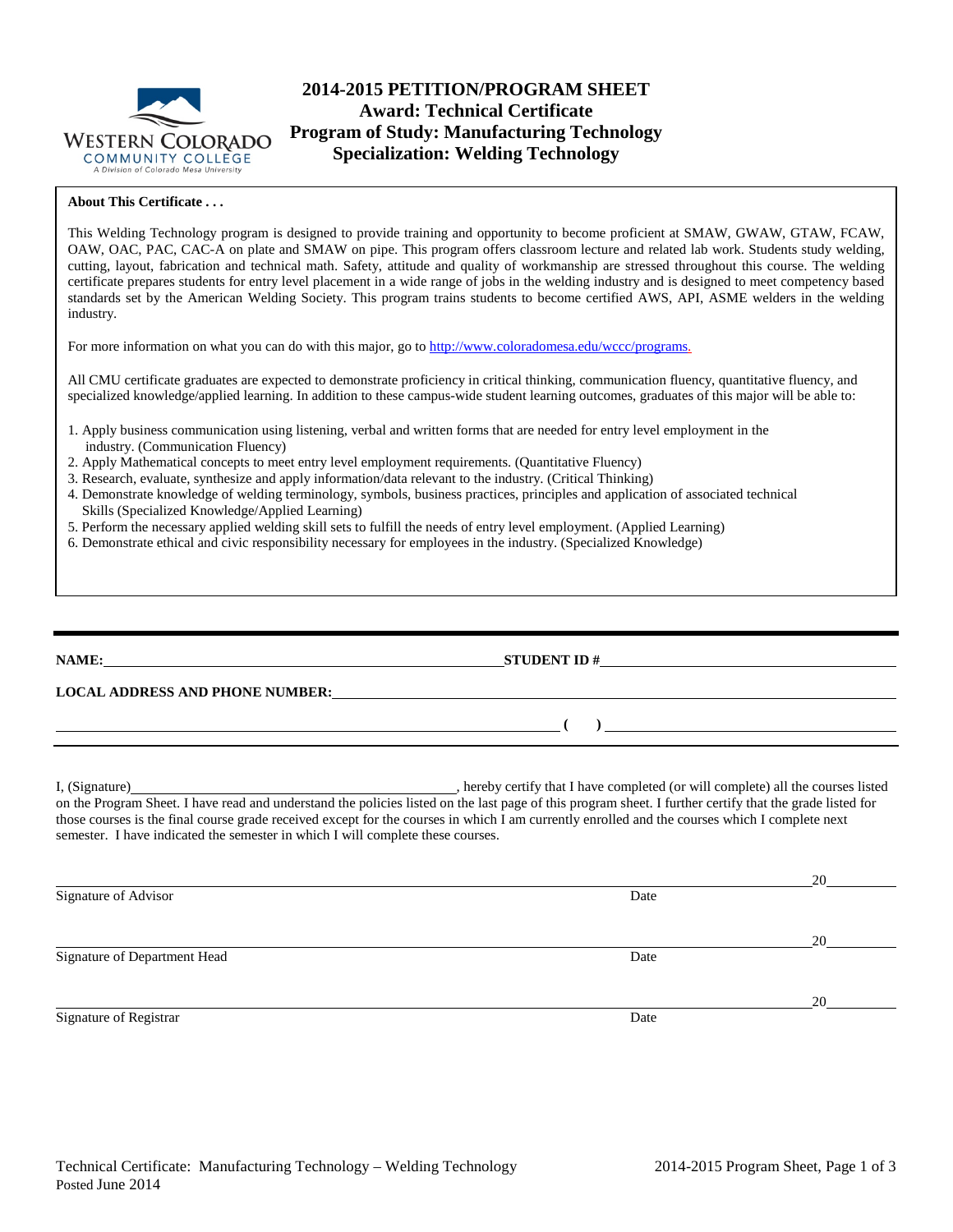**Students should work closely with a faculty advisor when selecting and scheduling courses prior to registration.** See the "Undergraduate Graduation Requirements" in the catalog for additional graduation information.

Degree Requirements:

- 2.00 cumulative GPA or higher in all CMU coursework
- "C" or better in each course which comprises the area of emphasis or specialization.
- Pre-collegiate courses (usually numbered below 100) cannot be used for graduation.
- A student must follow the CMU graduation requirements either from 1) the program sheet for the major in effect at the time the student officially declares a major; or 2) a program sheet for the major approved for a year subsequent to the year during which the student officially declares the major and is approved for the student by the department head. Because a program may have requirements specific to the degree, the student should check with the faculty advisor for additional criteria. It is the student's responsibility to be aware of, and follow, all requirements for the degree being pursued. Any exceptions or substitutions must be approved by the student's faculty advisor and Department Head.
- Students in Welding may be required to purchase approximately \$500.00 in tools and personal safety welding equipment. This does not include required textbooks. These costs may vary with student need and brand or quality of tools or equipment purchased. All safety glasses must meet the minimum industry safety standard of Z-87 with side shields.MSC / WCCC has lockers with required tools available for rent at \$ 50.00 per semester.

#### **Technical Certificate: Manufacturing Technology – Welding**

**Technology** (29 Semester Hours)

See the current catalog for a list of courses that fulfill the requirements below. If a course is on the general education list of options and a requirement for your major, you must use it to fulfill the major requirement and make a different selection within the general education requirement. Need a "C" or higher in all WELD courses.

| Course No Title |                                    |   | Sem.hrs Grade Term/Trns |
|-----------------|------------------------------------|---|-------------------------|
| CADT 101        | Introduction to Computers          |   |                         |
| <b>MAMT</b> 105 | Print Reading/Sketching            |   |                         |
| <b>MAMT</b> 160 | Properties of Materials            |   |                         |
| <b>MATH 107</b> | Career Mathematics (minimum) 3     |   |                         |
| WELD 110        | Shielded Metal Arc Welding         |   |                         |
| <b>WELD 117</b> | $Oxy$ Fuel & PAC                   |   |                         |
| WELD 133        | <b>Metal Fabrication Methods</b>   | 3 |                         |
| WELD 144        | <b>Welding Business Operations</b> | 3 |                         |
| <b>WELD 211</b> | <b>GMAW/FCAW</b>                   | 3 |                         |
| WELD 230        | Gas Tungsten Arc Welding           | 3 |                         |
| WELD 240        | PIPE Welding                       |   |                         |
|                 |                                    |   |                         |

29

## **SUGGESTED COURSE SEQUENCING FOR THE TECHNICAL CERTIFICATE WITH A PROGRAM OF STUDY IN MANUFACTURING TECHNOLOGY, SPECIALIZATION IN WELDING TECHNOLOGY**

This is a recommended sequence of course work. Certain courses may have prerequisites or are only offered during the Fall or Spring semesters. It is the student's responsibility to meet with the assigned advisor and check the 2 year course matrix on the Colorado Mesa website for course availability.

| <b>First Semester</b> |                                    | <b>Hours</b> |                 | <b>Second Semester</b>   |           |  |
|-----------------------|------------------------------------|--------------|-----------------|--------------------------|-----------|--|
| CADT 101              | Introduction to Computers          |              | <b>MAMT</b> 160 | Properties of Materials  | 2         |  |
| <b>MAMT</b> 105       | Print Reading/Sketching            |              | <b>MATH 107</b> | Career Mathematics OR    |           |  |
| <b>WELD 110</b>       | Shielded Metal Arc Welding         |              |                 | MATH 113 College Algebra | $3-4$     |  |
| WELD 117              | Oxy/Fuel& Plasma Arc Cutting       |              | <b>WELD 211</b> | <b>GMAW/FCAW</b>         | 3         |  |
| <b>WELD 133</b>       | <b>Metal Fabrication Methods</b>   |              | WELD 230        | Gas Tungsten Arc Welding | 3         |  |
| <b>WELD 144</b>       | <b>Welding Business Operations</b> |              | WELD 240        | PIPE Welding             | 3         |  |
|                       |                                    |              |                 |                          | $14 - 15$ |  |

<sup>329-30</sup>